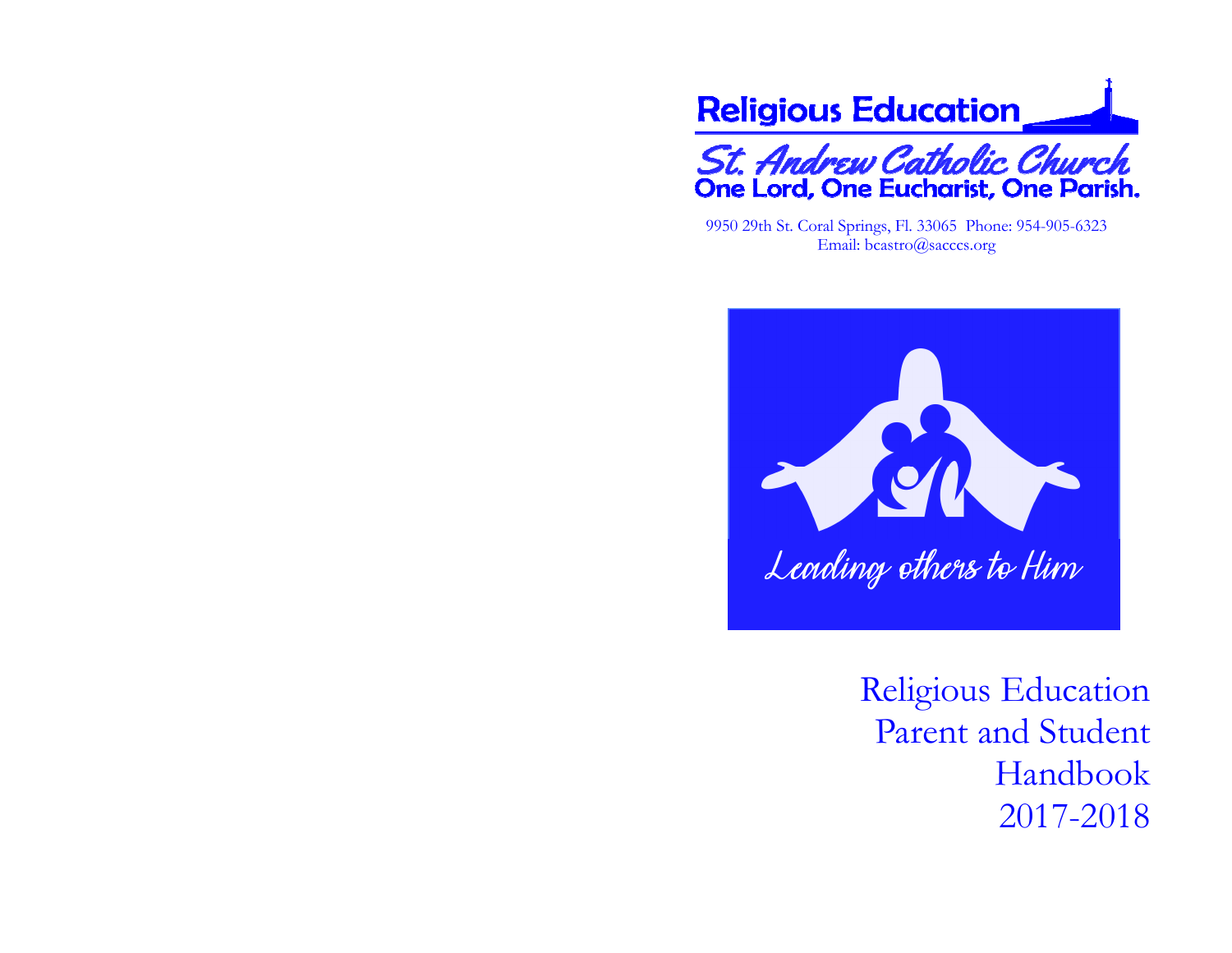# Saint Andrew Catholic Church

 Religious Education Office Contact Information 9950 N.W. 29th Street, Coral Springs, Fl. 33065 Phone: 954-905-6323 or 954-905-6324 Fax: 954-753-1933

## Religious Education Staff

| Pastor:                             |
|-------------------------------------|
| Director of Faith Formation         |
| Coordinator of Religious Education: |
| Administrative Assistant:           |
| Office Assistant:                   |

Msgr.Michael Souckar Mary Forney Beatriz Castro Katiana Rodriguez Marilyn Gomez

### E-mails

| Director of Faith Formation |
|-----------------------------|
| Beatriz Castro              |
| Katiana Rodriguez           |
| Marilyn Gomez               |

 $m$ forney@sacccs.org bcastro@sacccs.org  $krodriquez@saccess.org$  $mgomez$ @sacccs.org

## TABLE OF CONTENT

## Family Prayer

God and Father of us all, in Jesus, your Son and our Savior, you have made us your sons and daughters in the family of the Church. May your grace and love help our families in every part of the world be united to one another in fidelity to the Gospel. May the example of the Holy Family, with the aid of your Holy Spirit, guide all families, especially those most troubled, to be homes of communion and prayer and to always seek your truth and live in your love. Through Christ our Lord. Amen.Jesus, Mary and Joseph, pray for us!

World Meeting of Families — Philadelphia 2015

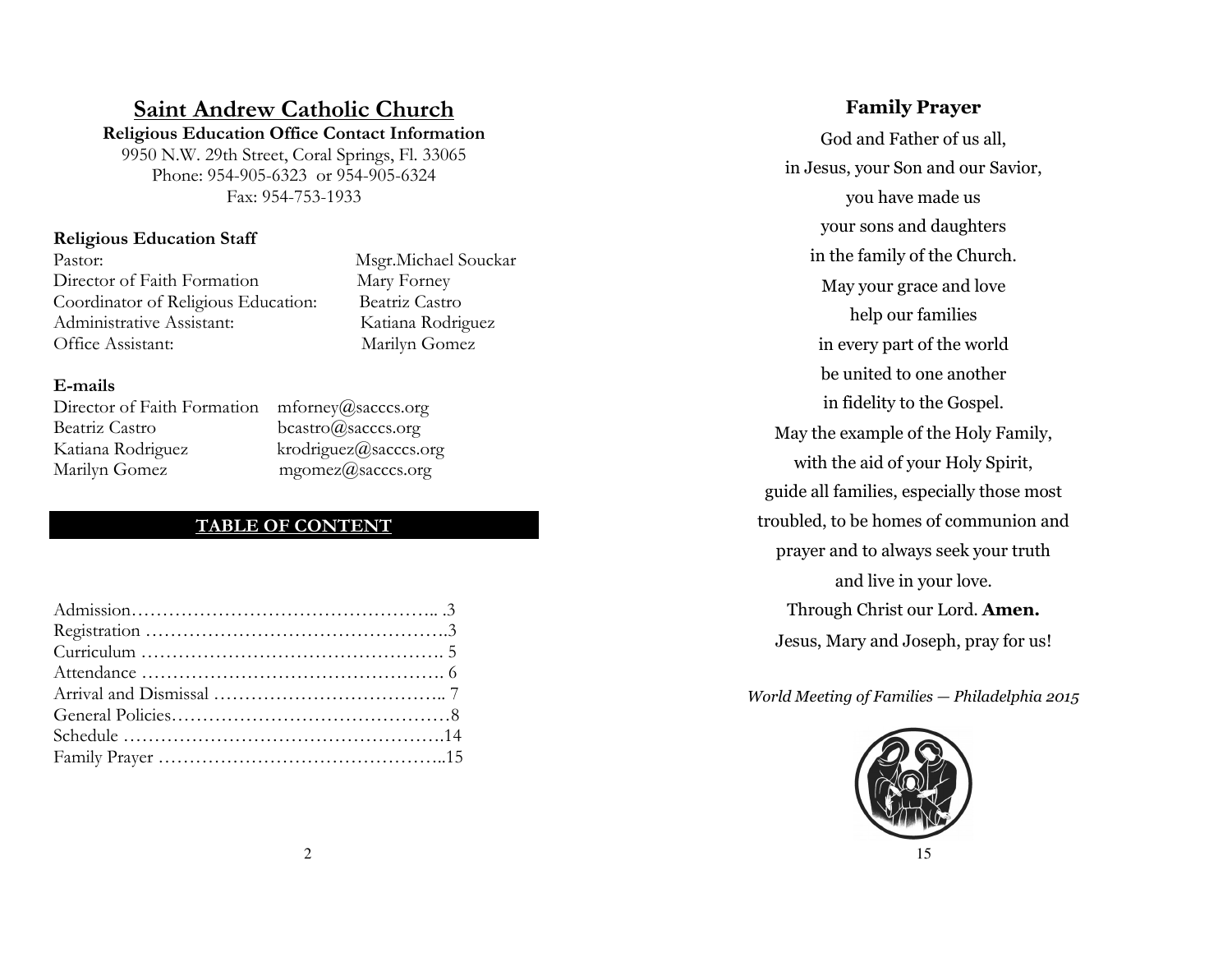#### **ADMISSION**

Please pray for the Religious Education program. We thank the Lord for all the volunteers, families, ministers and the faithful community of Saint Andrew who help us and support us with prayer in order to share the message to all that have been entrusted to us. May the Holy Spirit guide us in this great journey of faith!

| <b>Session</b> | Day                   | Time                   | Grades                                                                                |
|----------------|-----------------------|------------------------|---------------------------------------------------------------------------------------|
| $\mathbf{1}$   | Tuesday<br>Afternoon  | 4:00pm to 5:30pm.      | $1 - 2 - 3 - 4 - 5$<br>Communion I & II                                               |
| $\overline{2}$ | Tuesday<br>Evening    | 6:00pm. to 7:30pm      | $7 - 8 - 9 - 10 - 11 - 12$<br>Confirmation I & II<br>Communion and<br>Confirmation II |
| 3              | Thursday<br>Afternoon | 4:00pm to 5:30pm       | $K-1-2-3-4-5$<br>Communion I & II                                                     |
| 4              | Thursday<br>Evening   | $6:00$ pm to $7:30$ pm | 6-7-8-9-10-11-12<br>Confirmation I & II                                               |
| 5              | Saturday<br>Morning   | 9:00am to 10:30am      | $K-1-2-3-4-5-6-7-8$<br>Communion I & II<br>Confirmation MS<br>I & H                   |

## SCHEDULE

♦ If a student is not baptized he/she will be placed in a first year sacrament formation class.

It is the goal of Saint Andrew parish to provide religious education for every child in the parish. In rare cases, the parish may not be able to invite a student into the program because it does not have the resources to meet the special needs of the child. In such cases the parish will assist the parents in providing catechesis for their child, especially in preparation for the sacraments.

In matters of admission to the program or to the reception of a sacrament, the final decision belongs to the pastor. No person on the grounds of race, color, or national origin is excluded or otherwise subject to discrimination in receiving services at the Religious Education Program.

### **REGISTRATION**

Registration for new students is initiated in the spring for the following catechetical year. Hours and dates are announced in the parish bulletin. Registration is conducted on a first come, first served basis. It is advised that registration forms be returned as soon as possible to assure that you get the class, day and time that is most convenient for your family.

New students transferring from another parish or Catholic School or Religious Education program must present a letter or report card prior to acceptance and placement in our program.

- **Bring the Following Items to Registration**
- Baptismal Certificates are needed for new registrations and returning students whose certificates are not on file in our office. If in doubt, bring the certificate.
- Transfer Records. If you have transferred your child from another parish or Catholic School, please bring your transfer records.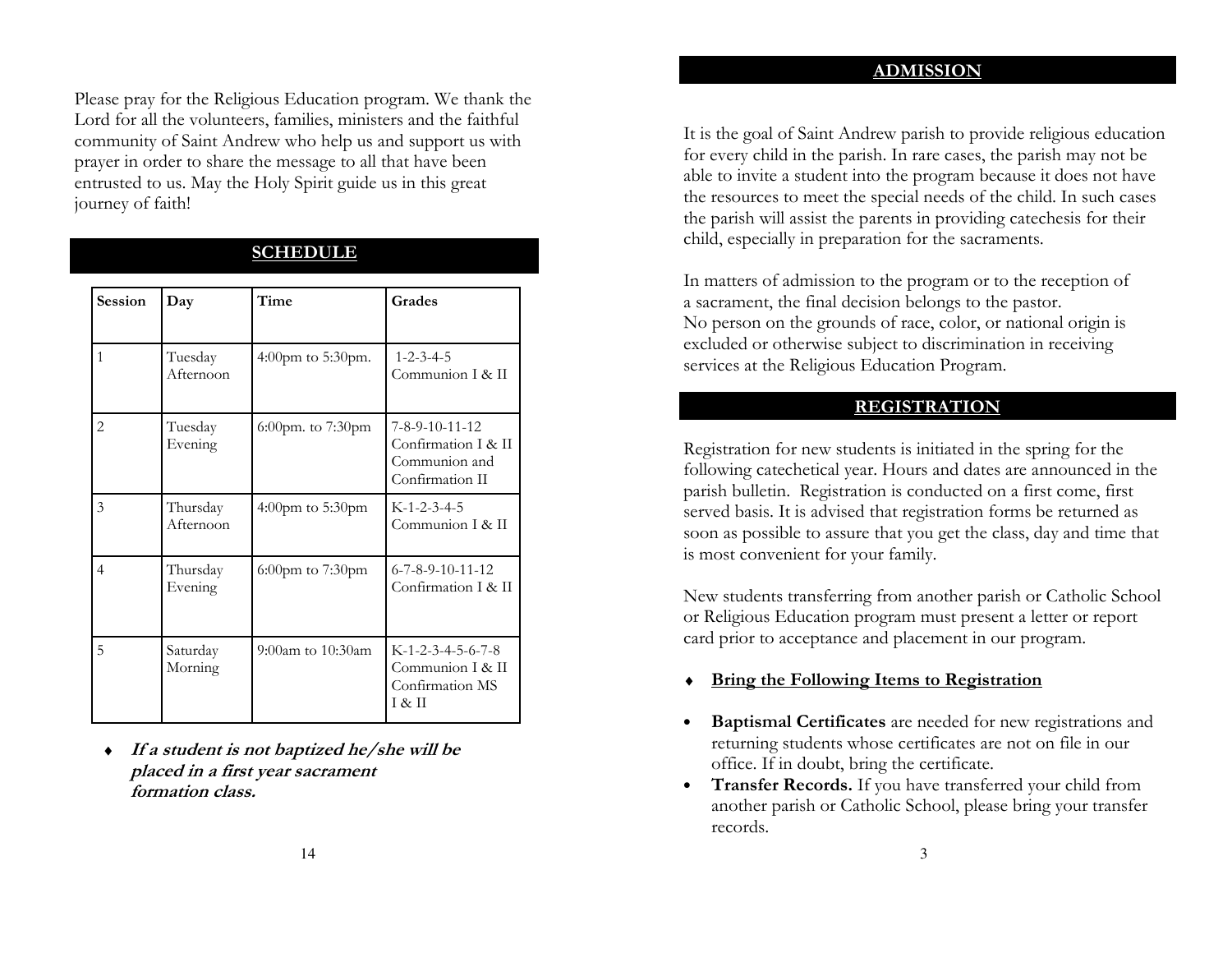- Emergency Contact Information. Bring several names and phone numbers of relatives/friends who can be reached in case of an emergency. Doctor information, medical and insurance information are also needed.
- Parish Registration Number or envelope number.

### ♦ Re-Registration Requirements

 Students currently enrolled in the program are required to re-register in the spring for placement for the following year. These re-registration forms are mailed prior to our opening registration to new students. This gives our currently enrolled students priority in the selection of class day and times. Prompt return of the forms will also assist us in planning for the following year.

### ♦ Registrations Fees

 \$125.00 per family (registered parishioners) \$ 250.00 per family (not registered and all others)\$25.00 late fee per family (after August, 15th) If you have any questions or problems concerning the payment of fees, you are invited to come and discuss this with the Coordinator of Religious Education. Our ministry is to spread the message of Jesus to young people, do not let finances keep your child from hearing God's Word!

### No Child will be refused due to financial hardship.

Payment plans and alternative payment methods are available.

### ♦ Changing Class Days

 At the time of registration you chose the day and time that your child will attend class. We hope that you made your selection according to your schedule and your child's schedule.

## We won't be able to make changes once placement has been assigned.

♦ Student Withdrawal From Religious Education Program The education of a student is a partnership between the parents and the Religious Education Program. The Church considers the parents to be the primary catechists of their children. Just as the parent has the right to withdrawal a child if desired, the Religious Education Program Administration reserves the right to require the withdrawal of a student.

## ♦ Religious Education Program Policy and Administration of Religious Education Right to Amend

 Any student action that is not in keeping with philosophy/ objective of Saint Andrew Religious Education Program is subject to the review of the administration and may lead the parish to dismiss the student from the program.

Since situations can arise that were not foreseen at the time of writing this Handbook, the religious education program reserves the right to initiate, change or modify the policies as needed. Parents and students will be notified of any amendments.

The Coordinator of Religious Education, the Director of Faith Formation and/or Pastor is the final recourse in all disciplinary situations and may waive any disciplinary rules for just cause at his/her discretion.

### ♦ Purpose and use of Handbook

 This handbook is been prepared for the benefit of all who participate in the Religious Education Program of Saint Andrew. It exists to help foster the efficient operation of this program by providing pertinent information. The Religious Education Handbook is not intended and should not be considered to create any additional rights for students, parents, guardians. In appropriate circumstances the Coordinator of Religious Education has the discretion to take actions. This handbook is subject to change at any time when determine to be necessary by the Coordinator of Religious Education, Director of Faith Formation and the Pastor.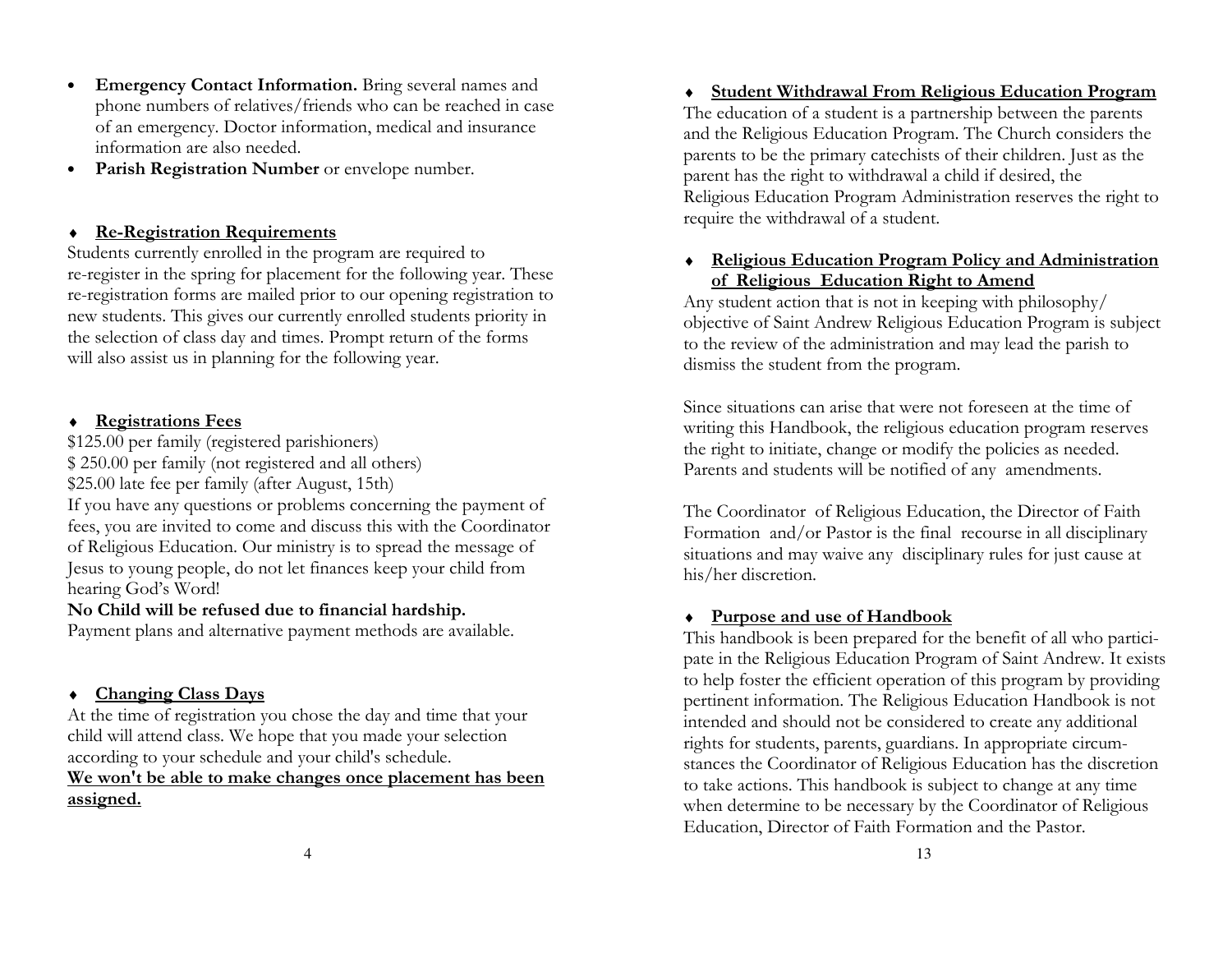## ♦ Changes of Address or Telephone Number

 It is important that our records be kept up to date. Therefore, the Religious Education Office must be notified immediately of any change of address, email, telephone or emergency numbers.

## ♦ Use of Student Information And Pictures

 The Religious Education Program reserves the right to use student pictures in publications. Any parent who does not wish his/her child's picture used, must make sure that they signed the form at registration time.

### ♦ Custodial Rights

 In the case of divorced parents, the Religious Education Program will interact with the parent who has legal custody of the child in matters of absence, lateness, dismissal, discipline, records, authorizations etc. Full rights apply to both parents unless a court order specifically revokes these rights. It is the responsibility of the parents to provide evidence of such court order.

### ♦ Reporting Physical/Sexual Abuse

 State law requires a teacher or administrator who has reasonable suspicions that sexual abuse has occurred to report this to the Division of Children and Family Services.

## ♦ Cooperation With Legal Authorities

 It is our policy to cooperate with any local, state, or federal investigators or law enforcement officers that contact the Religious Education Program in the course of any criminal investigation. The Religious Education Program will attempt to notify the parents of any student sought to be interviewed in the course of any criminal investigation on the parish premises, unless directed by an investigator or law enforcement officer the contrary which is usually the case in investigations involving sexual or physical abuse.

## **CURRICULUM**

Our goal is to introduce and re-introduce young people to the person of Jesus and to reveal the person of Christ. The best way to do that is through the Scripture-based Catechetical Program. We believe that the Mass is our primary form of Catechesis and is also how we hand on the Catholic tradition of the Church and that all other catechesis should flow from it. Also a Scripture based catechetical program accomplishes this goal. The sacramental program will use age appropriate Reconciliation, Eucharist and Confirmation books.

### ♦ Sacramental Preparation

 A Sacrament involves a relationship with Jesus and presumes faith. Readiness, not age or grade, is the criterion for the reception of a sacrament.

Before a student can be presented for sacraments of First Reconciliation, First Communion or Confirmation a student must attend religious education classes for a minimum of two consecutive years. Further information will be given at the start of the year.

### ♦ Parent Formation Meetings

 Parent meetings are held for the reception of First Reconciliation, First Communion and Confirmation. All requirements regarding the reception of the sacraments will be discussed at these meetings. A schedule of these meetings will be given out on the first day of class. Attendance is required.

#### ♦ Student Evaluations

 Homework and assessments are meant to evaluate the student's grasp of material presented in class . Students are responsible for making up any missed homework assignments and tests. Please go over this information with your child.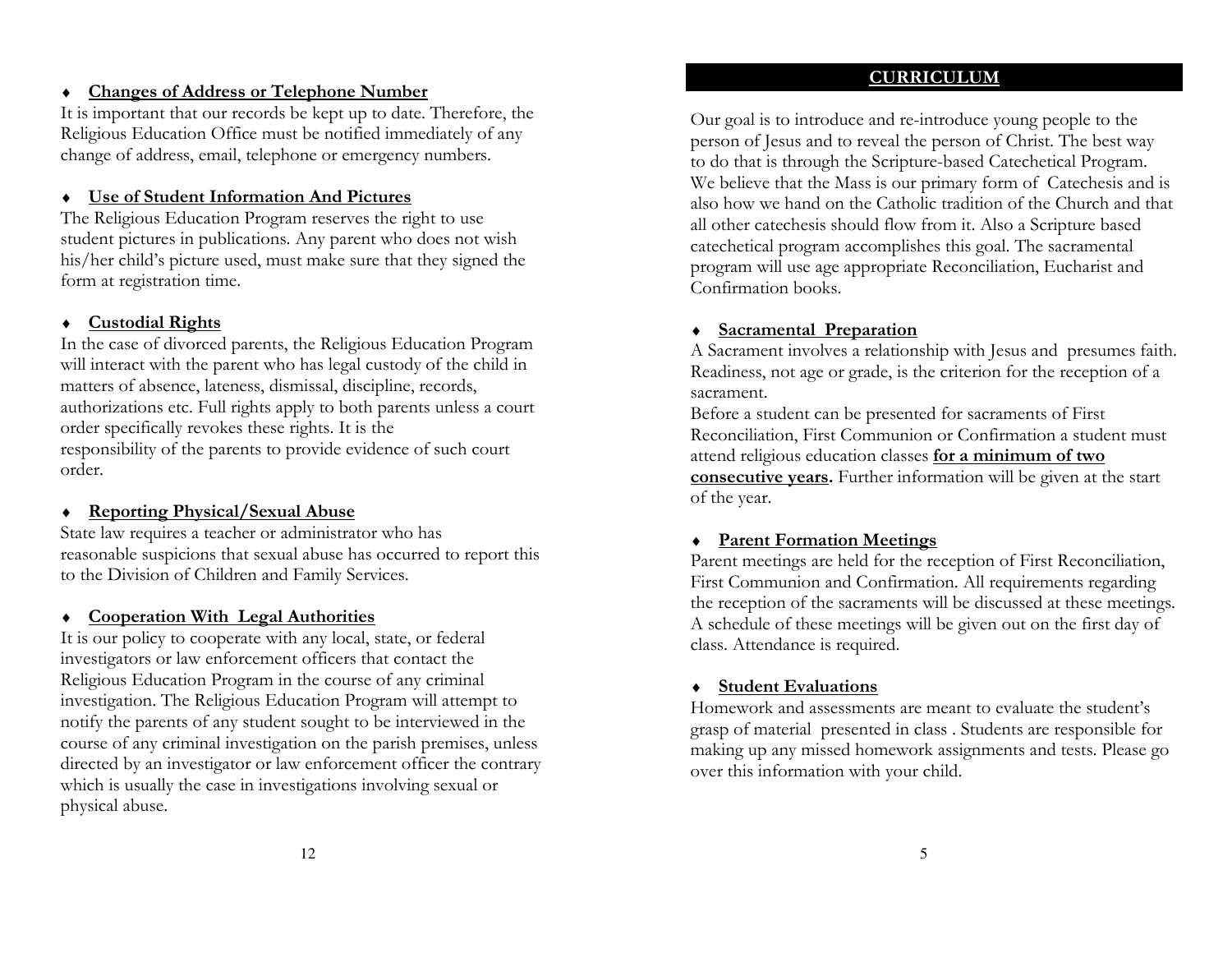## ♦ Required Books

 Each student is expected to bring his/her backpack with the text book, workbook, folder etc. to each session. If your child should lose or ruin the book, you will need to buy a replacement.

## ♦ Identification Card

 All students will be provided a lanyard with an ID card at the beginning of the year. It is required that all students wear their ID badges to all classes.

If the ID card is lost or misplaced, parents will be required to purchase a replacement card at the office.

## **ATTENDANCE**

## ♦ Mass Attendance

 Going to Mass is a gift and a serious obligation for all Catholics. We ask that you make every effort to attend Mass each Saturday evening or Sunday. Have the students bring their envelopes to Mass and put them in the collection basket. This way we are teaching them to be good stewards.

## ♦ Class Attendance

 Religious Education classes for Kindergarten through 12th grade meet weekly for one hour and thirty minutes. This is a short time in which to teach our students about our faith; therefore, perfect attendance is our goal.

On the occasion that your child will not be able to attend class, we ask that you abide by the following protocol:

- Contact the Religious Education Office prior to class.
- Obtain child's make up work upon student's return to class.
- Return make-up assignments to the child's catechist.

It is the responsibility of parents to be aware of their children's attendance status.

## We ask that your child have no more than 3 absences per year.

A student with more than three absences in a sacramental year

## ♦ Substance Abuse Policy

 The use or possession of illegal drugs or illegal mood altering substances, alcoholic beverage, drug-related paraphernalia, or the abuse of prescription or over the counter drugs by any student on parish property or while attending or participating in any religious education program sponsored activity is forbidden. Transgression of this rule may result in dismissal from Religious Education Program.

Any student selling drugs on parish property or events will be expelled. All Archdiocesan Religious Education Program are committed to a drug free environment.

## ♦ Search and Seizure

 The Coordinator of Religious Education or his/her delegate in our Religious Education Program has access to the handbags, desks, cars, or any object that is brought onto campus of the Religious Education Program, and may remove any object which is illegal or contrary to the program policy.

## ♦ Parental Communication With Religious Education Program

 Persons with concerns about a catechist should first attempt to address the concern with the catechist. Only after such attempts have failed, should the parent contact the parish Coordinator of Religious Education. If the parent continues to be dissatisfied, the parents should contact the Director of Faith Formation and then the pastor.

## ♦ Confidentiality

Catechists and religious education staff will keep confidential information entrusted to us as long as no one's life, health or safety is at stake. In these cases, parents will be promptly notified of teachers concerns.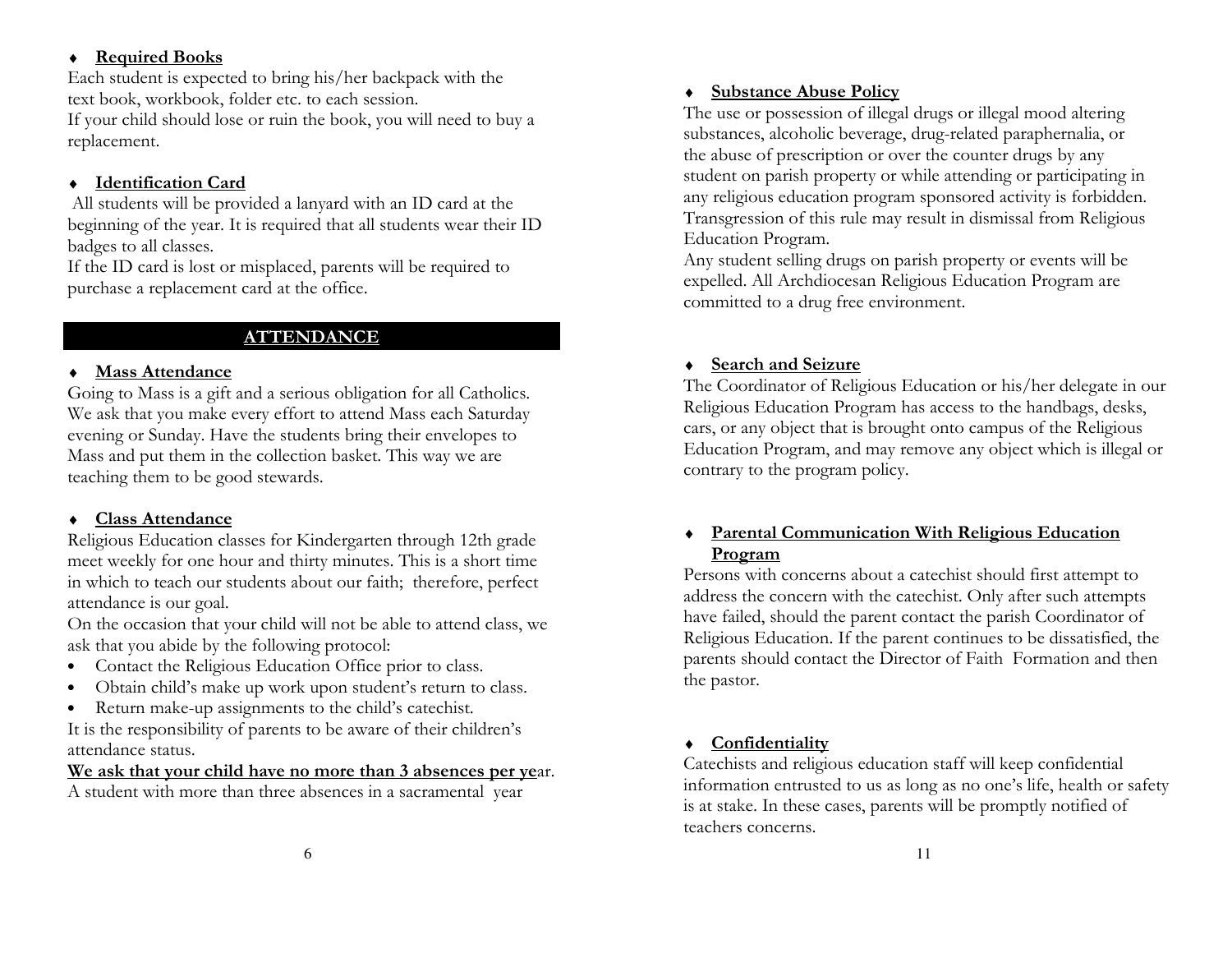### ♦ Harassment

 We are committed to provide a religious education program environment that is free of discrimination. In keeping with this commitment, our parish will not tolerate harassment of employees, volunteers, or students occurring in the Religious Education Program-sponsored events. Such conduct is immoral and illegal and will not be tolerated.

 Harassment consists of unwelcome conduct, whether verbal, physical, and or visual, that is based on a person's protected status, such as sex, color, race, ancestry, national origin, age, physical disability, mental condition, marital status, veteran status, citizenship status, or other protected group status. The Religious Education program will not tolerate harassing conduct that creates an intimidating, offensive or hostile environment. Transgression of this rule may result in dismissal from Religious Education Program.

If any employee or volunteer or student feels that he/she has experienced or witnessed harassment, that person must immediately notify the Coordinator of Religious Education. The Archdiocese forbids retaliation against anyone who reported harassment.

### ♦ Weapons

 Any person carrying a weapon onto parish property or off -site event sponsored by Saint Andrew Parish poses a clear and present danger to others. For the purpose of this policy a weapon is defined to be a gun, knife, or any other article, which could be used to cause injury. Any student found with an offensive weapon will be asked to leave the Religious Education Program. Law enforcement authorities will be notified. Items that simulate a firearm or lethal weapon will be perceived as a threat to the student or other's safety and well being. Parents will be notified immediately. Transgression of this rule may result in dismissal from Religious Education Program.

(Communion I, Communion II, Confirmation I, Confirmation II & RCIA) may be asked to delay the reception of the sacrament until such time that the student in the judgment of the administration is sufficiently prepared. In all other grades, the student may not be ready to move on the next grade level. Parents are strongly encouraged to keep all absences to a minimum.

## ♦ Cancellation of Classes

 In the event of inclement weather or some other serious reason where classes must be canceled, we will observe the same regulations as Broward County Schools. Parents are asked to follow radio, Internet and TV announcements.

## ARRIVAL AND DISMISSAL

## ♦ Arrival and Dismissal

 Students should arrive no earlier than five minutes before class begin. We cannot provide supervision of students prior to this time period. To ensure the safety of our students, parents need to wait with the student until the main doors of the school are open. Do not drop off the students. Arrival and dismissal will be addressed at the parent orientation meeting.

## ♦ Late Arrival

Every effort should be made so that the students arrive on time for class. A student who is not in class when the doors open is considered to be late. The student must pick up a "late slip" from the front desk and present it to the catechist.

Three tardies will be considered one absence.

A student who arrives more than 30 minutes tardy for a class will be marked absent.

## ♦ No Early Dismissal

 Due to the fact that we have a limited number of sessions and a great deal of material to cover, we will not release a student early unless he/she is ill. Sports and other extra curricular activities are NOT an excuse for missing class.